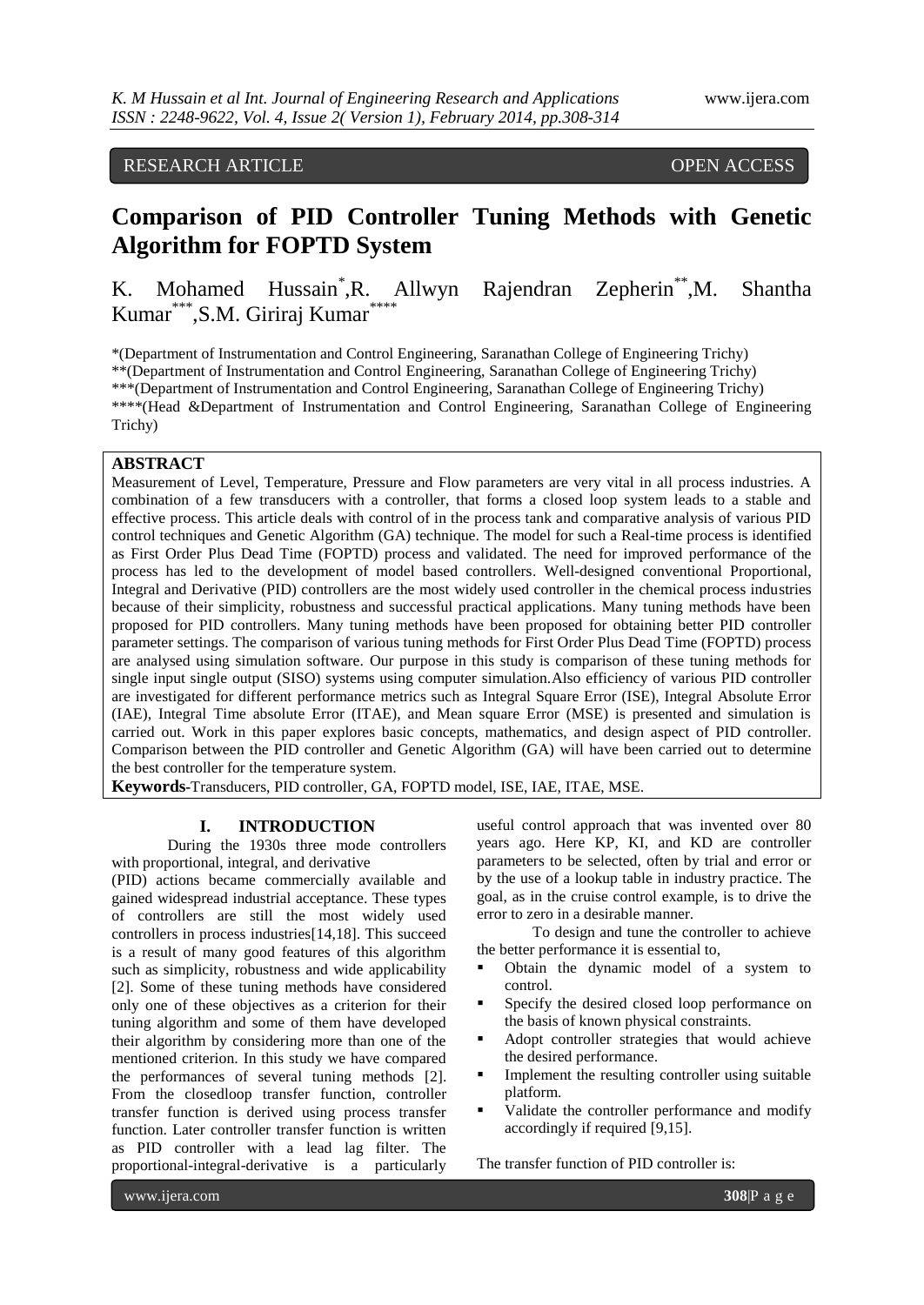$$
G(S)=Kc\left(\left.1+\frac{1}{\textit{ris}}+\textit{Td}\right.\right)=Kp+\frac{\textit{ki}}{\textit{s}}+\textit{Kd}\,\ldots\ldots(1)
$$

Where,  $K<sub>p</sub>$ is the proportional gain  $T_f$  is the integral time  $T<sub>D</sub>$ is the derivative time [14].

The PID controller is the most common form of feedback in use today. The family of PID controllers is rightly known as the building blocks of control theory owing to their simplicity and ease of implementation [9]. A PID controller attempts to correct the error between a measured process variable and a desired set point by calculating and then outputting a corrective action that can adjust the process accordingly [19].P-I-D controller has the optimum control dynamics including zero steady state error, fast response (short rise time), no oscillations and higher stability. The necessity of using a derivative gain component in addition to the PI controller is to eliminate the overshoot and the oscillations occurring in the output response of the system. One of the main advantages of the P-I-D controller is that it can be used with higher order processes including more than single energy storage.

A PID controller provides a control signal that has a component proportional to the tracking error of a system, a component proportional to the accumulation of this error over time and a component proportional to the time rate of change of this error. This module will cover these different components and some of their different combinations that can be used for control purposes.

Designing and tuning a PID controller demands flexible algorithms, if multiple and conflicting objectives are to be achieved. A conventionally tuned PID controller with fixed parameters may usually derive lesser control performance when it comes to system demands. The conventional tuning techniques lack the intelligence and flexibility which would increase the performance rate and also improvise the stability and error criterion [16,17].

GA was first introduced by John Holland. It is an optimization technique inspired by the mechanisms of natural selection.GA starts with an initial population containing a number of chromosomes where each one represents a solution of the problem in which its performance is evaluated based on a fitness function.

Based on the fitness of individual and defined probability, a group of chromosomes is selected to undergo three common stages: selection, crossover and mutation. The application of these three basic operations will allow the creation of new individuals to yield better solutions than the parents, leading to the optimal solution [3].

In the next section, we will discuss about (i) the Experimental Setup of the Heating Tank system. (ii) Determination of Transfer-function of the experimental setup. (iii) Design of basic PID controller method. Section 3 will discuss about the various tuning techniques for designing the PID controllers and determining their proportional band, integral time and derivative time. By those values one can determine the parameters of Proportional constant, Integral constant, Derivative constant.Section 4 will discuss about the Tuning methods for Minimum Error Integral Criteria and determining the error values of ITAE, ISE, IAE, MSE.Section 5 will discuss about the Results and Comparisons of the CHR and GA PID controllers. The curves for those controllers will be plotted and comparisons of Performance index of CHR PID controller and GA controller are presented. Based on the obtained results conclusion is arrived and effective controller is highlighted.

## **II. EXPERIMENTAL SETUP OF HEATING TANK SYSTEM**

The process setup consists of heating tank fitted with SSR controlled heater for on-line heating of the water. The flow of water can be manipulated and measured by Rota meter. Temperature sensor (RTD) is used for temperature sensing. The process parameter (Temperature) is controlled by microprocessor based digital indicating controller whichmanipulates heat input to the process. The controller can be connected to computer through USB port for monitoring the process in SCADA mode. The specifications of the system are:

- Type of Control: SCADA
- Control Unit: Digital indicating controller with RS 485 communication
- Communication: USB port using RS 485-USB converter
- Temperature Sensor: Type RTD, PT 100
- Heating Control: Proportional power controller(SSR), input 4-20mA D.C., Capacity 20 A
- Rota meter: 6-60 LPH
- Process Tank: SS304, Capacity 0.5 lit, insulated
- Overall dimensions: 400w\*400D\*330H mm

A step input is applied to solid state relay (SSR) and temperature of RTD (PT 100) is recorded in excel format. Stored data is used to plot open loop step response in MATLAB.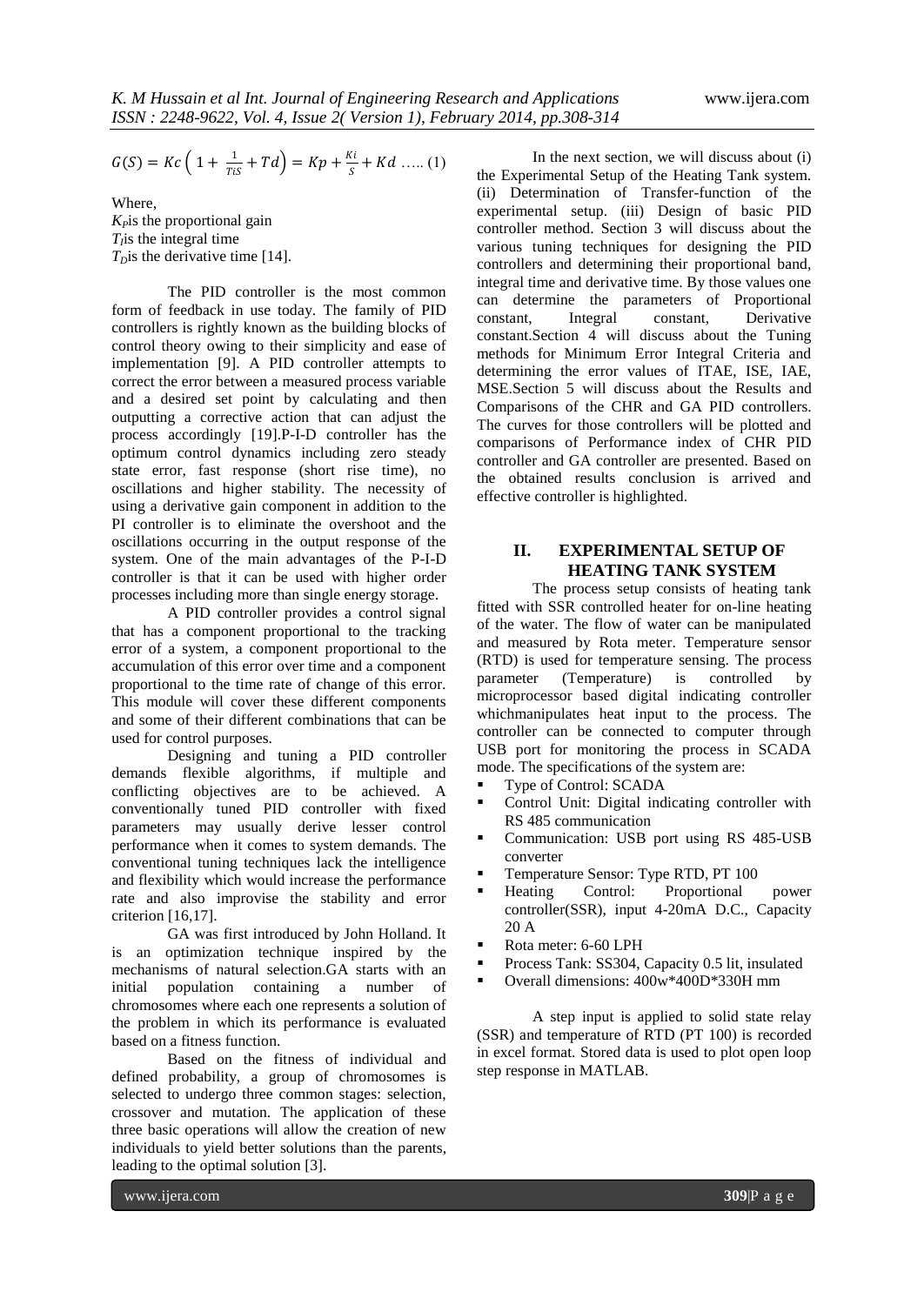

Fig.1 Experimental Setup for Heating Tank [1].

## **1. DETERMINATION OF SYSTEM MODEL:**

In the design of model based controller, system model is an important element. White box model requires complete and correct physical data of the system under consideration. But this data is not available for the system described. Hence, system model id determined through system identification. We used Step signal to the system for the determination of model. We considered FOPTD model.This step response locates the system parameters like steady state gain, time delay and the time constant of the process from which model obtained is of general form as,

$$
G(s) = \frac{kpe^{-tdS}}{\bar{a}s+1}
$$

Where,

 $k_p$ is steady state gain of system, ῑ is time constant of system *td*is dead time of system.

Hence, we get FOPDT model from Figure 1 as,

$$
Gp(s) = 2.2 * \frac{e^{-6s}}{40.484s + 1}
$$

(Water flow through Rota meter is kept at 40 LPH) [1].

## **2. CONTROLLER DESIGN FOR FOPTD SYSTEMS:**

The single loop controller configuration is shown in Fig.2



Fig.2A single loop controller configuration

#### **III. TUNING METHODS**

The PID controller tuning methods are classified into two main categories

- Closed loop methods

- Open loop methods

Closed loop tuning techniques refer to methods that tune the controller during automatic state in which the plant is operating in closed loop. The open loop techniques refer to methods that tune the controller when it is in manual state and the plant operates in open loop. The closed loop methods considered for simulation are Ziegler-Nichols method [20], Modified Ziegler-Nichols method, Tyreus-Luyben method, Damped oscillation method and IMC method. Open loop methods are C-H-R method Minimum error criteria (IAE, ISE, ITAE, MSE) method. Before proceeding with a brief discussion of these methods it is important to note that the noninteracting PID controller transfer function is:

$$
G(S) = Kc \left( 1 + \frac{1}{T(S)} + Td \right) \dots (2)
$$

Where

 $k_c$ = proportional gain  $T<sub>I</sub>$  Integral time  $T<sub>D</sub>$  derivative time

#### **1. The C-H-R Method:**

This method that has proposed by Chien, Hrones and Reswich is a modification of open loop Ziegler and Nichols method. They proposed to use "quickest response without overshoot" or "quickest response with 20% overshoot" as design criterion. They also made the important observation that tuning for set point responses and load disturbance responses are different.

To tune the controller according to the CHR method the parameters of first order plus dead time model are determined in the same manner of the Z-N method [4].

www.ijera.com **310**|P a g e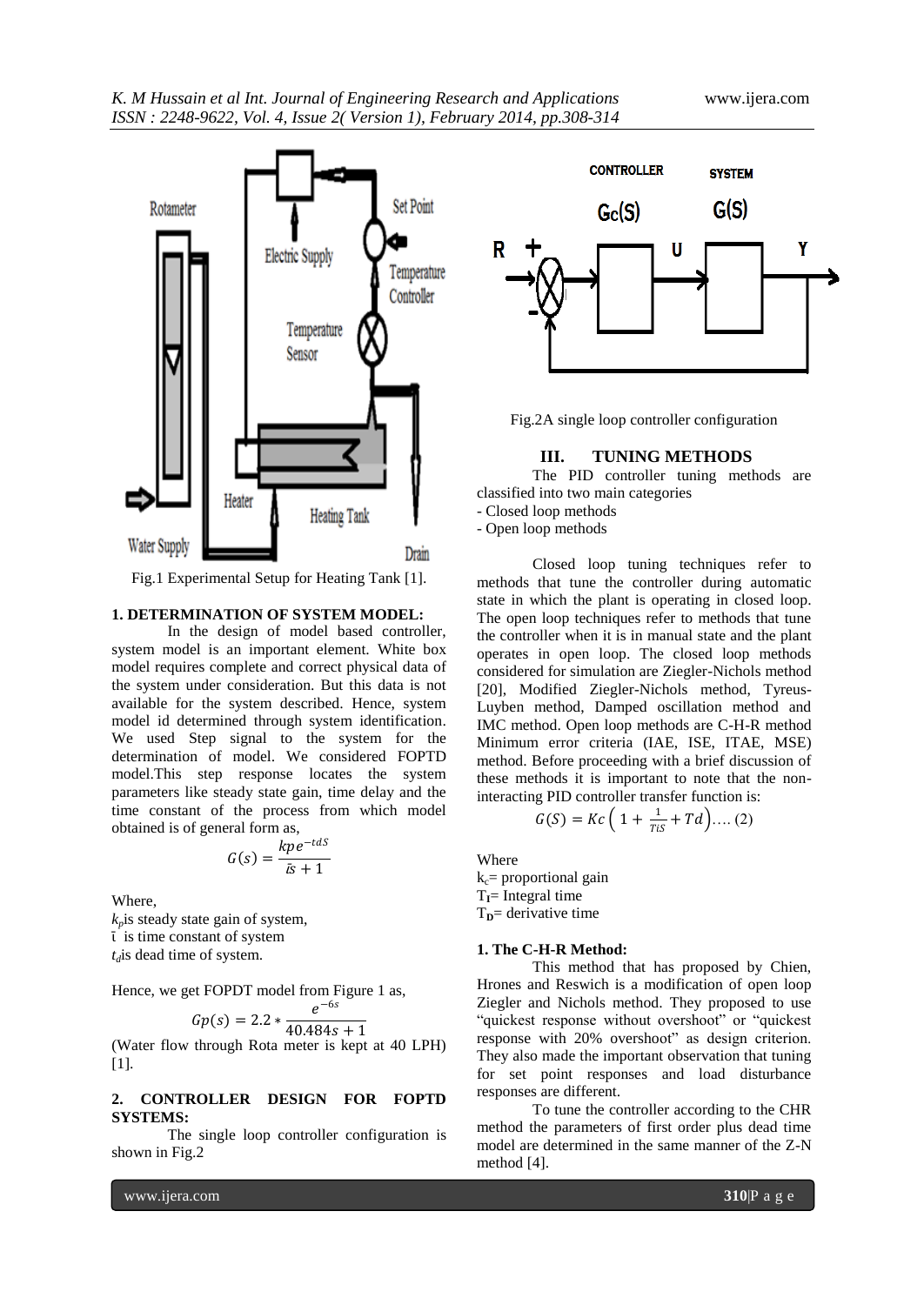Proportional, integral and derivative constants are  $K_C = 3.6803 K_I = 0.306 K_D = 11.04$ 

#### **2.Genetic Algorithm For PID Tuning:**

GA was first introduced by John Holland. It is an optimization technique inspired by the mechanisms of natural selection.GA starts with an initial population containing a number of chromosomeswhere each one represents a solution of the problem in which its performance is evaluated based on a fitness function.

Based on the fitness of individual and defined probability, a group of chromosomes is selected to undergo three common stages: selection, crossover and mutation. The application of these three basic operations will allow the creation of new individuals to yield better solutions than the parents, leading to the optimal solution [3,6,7,8,10].

Proportional, integral and derivative constants are **K**<sub>C</sub>=4.6379 **K**<sub>I</sub>=0.11357 **K**<sub>D</sub>=9.9406



Fig.3Flowchart of Genetic Algorithm

### **2.1 Reproduction:**

www.ijera.com **311**|P a g e

During the reproduction phase the fitness value of each chromosome is assessed. This value is used in the selection process to provide bias towards fitter individuals. Just like in natural evolution, a fit chromosome has a higher probability of being selected for reproduction. The probability of an individual being selected is thus related to its fitness, ensuring that fitter individuals are more likely to leave offspring [5].

#### **2.2 Crossover:**

Once the selection process is complete, the crossover algorithm is initiated. The crossover operations swap certain parts of the two selected strings in a bid to capture the good parts of old chromosomes and create better new ones. The crossover probability indicates how often crossover is performed. The simplest crossover technique is the Single Point Crossover.

Example: If the strings *100110* and *101001*  are selected for crossover and the value of *k* is randomly set to 2 then the newly created strings will be *100110* and *101010* as shown [5].



### **2.3 Mutation:**

Mutation is the occasional random alteration of a value of a string position. It is considered abackground operator in the genetic algorithm. The probability of mutation is normally low because a high mutation rate would destroy fit strings and degenerate the genetic algorithm into a random search. Once a string is selected for mutation, a randomly chosen element of the string is changed or 'mutated'. For example, if the GA chooses bit position 3 for mutation in the binary string *100101*, the resulting string is *100001* as the third bit in the string is flipped [5].

 $100101$   $\longrightarrow$  100001

## **IV. TUNING METHOD FOR MINIMUM ERROR INTEGRAL CRITERIA**

As mentioned before tuning for  $\frac{1}{4}$  decay ratio often leads to oscillatory responses and also this criterion considers only two points of the closed loop response (the first two peaks). The alternative approach is to develop controller design relation based on a performance index that considers the entire closed loop response.

Some of such indexes are as below: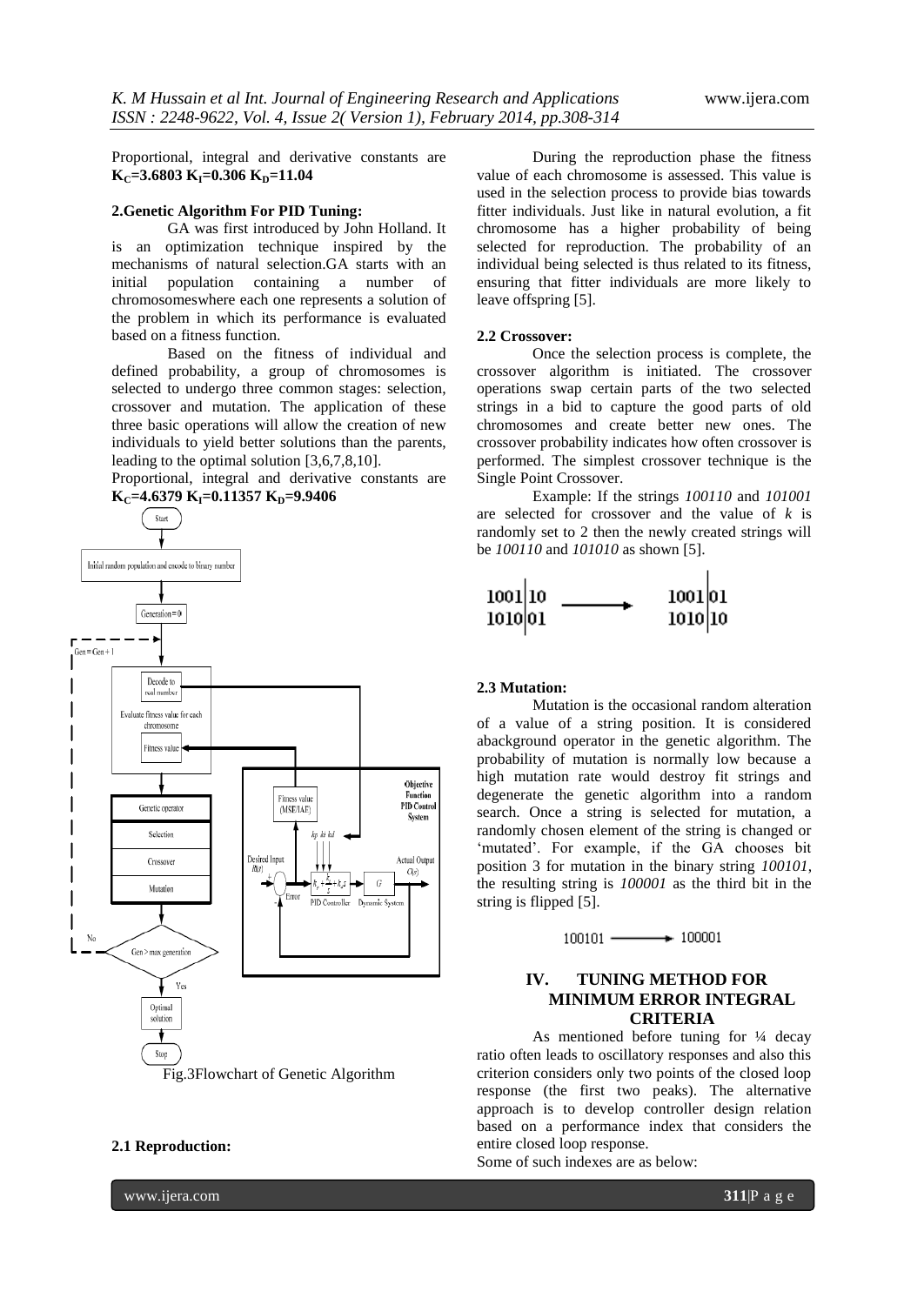Modern complex control systems usually require more sophisticated performance criteria than those presented so far. The error and time are very important factors that must be considered simultaneously. A performance index is a single measure of a system's performance that emphasis those characteristics of the response that are deemed to be important. The notion of a performance index is very important in estimator design using linear-statevariable feedback. A fairly useful performance index is the integral of the absolute magnitude of the error (IAE) criterion.

# **IAE**= $\int_0^\infty |e(t)| \, dt$

By utilizing the magnitude of the error, this integral expression increases for either positive or negative error, and results in a fairly good underdamped system. For a second order system, this error has a minimum for a damping ratio of approximately 0.7. Another useful performance index is the integral of the square of the error (ISE) criterion.

# $\mathbf{ISE} = \mathbf{0} \int_0^\infty e^2(t) dt$

By focusing on the square of the error function, it penalizes both positive and negative values of the error. . For a second order system, this error has a minimum for a damping ratio of approximately 0.5 [14,15,16].A very useful criterion that penalizes long-duration transients is known as the integral of time multiplied by the absolute value of the error (ITAE). This performance index is much more selective than the IAE or the ISE. The minimum value of its integral is much more definable as the system parameters are varied. . For a second order system, this error has a minimum for a damping ratio of approximately 0.7.

# **ITAE**= $_0$ <sup>[ $\infty$ </sup>**t** |**e**(**t**)|*.dt*

Other figure of merit which has been proposed is the integral of time multiplied by the squared error (ITSE) or mean squared error (MSE) [14,15,16]. The performance index is

# $MSE = 0$ <sup> $\int_0^\infty t \cdot e^2(t) dt$ </sup>

## **V. RESULT AND COMPARISON:**

The Result can be obtained by comparing the controller time domain specifications and performance index. In this section, the comparisonsof responses of CHR and GA PID controllers that are mentioned above have been plotted. To obtain the result, the comparison of time domain specifications like determination steady state time, peak time, overshoot have been calculated. For the Minimum error integral criteria, the performance index of the PID controllers have been compared. A tabulation of the time domain specificationscomparison and the performance index comparison for the obtained models with the designedcontrollers is presented.

From the curves and controller time domain specifications the proposed controller for this method should be **Genetic Algorithm method(G-A)**. From the performance index, **ISE controller for Genetic Algorithm method(G-A)**should be a suitable choice.

**1. Comparison of Curves between CHR and GA:**



#### **2. Comparison of time domain specifications for set point:**

The Comparison of tuning methods of CHR and GA PID controllers are plotted below.

| Controller    | <b>CHR</b> controller | GA         |
|---------------|-----------------------|------------|
|               |                       | controller |
| Rise time     | 4.5                   | 4.6        |
| (seconds)     |                       |            |
| Peak time     | 17                    |            |
| (seconds)     |                       |            |
| Overshoot     | 36.5                  | 12.8       |
| (% )          |                       |            |
| Settling time | 64                    | 17         |
| (seconds)     |                       |            |

#### **3. Comparison of performance index:**

The Comparison of performance index of ITAE, IAE, ISE, MSE of CHR and GA PID Controllers are given below.

| Controller Type | <b>CHR</b> | GA controller |
|-----------------|------------|---------------|
|                 | controller |               |
| <b>ITAE</b>     | 884.0878   | 170.5447      |
|                 |            |               |
| <b>TAE</b>      | 701.5868   | 73.1886       |
|                 |            |               |
| <b>ISE</b>      | 0.0032     | 0.000803      |
|                 |            |               |
| $MSE(e-004)$    | 3.7803     | 2.3240        |
|                 |            |               |

## **VI. ROBUSTNESS ANALYSIS**

Robustness of the controller is defined as its ability to tolerate a certain amount of change in the process parameters without causing the feedback system to go unstable. Robustness investigation is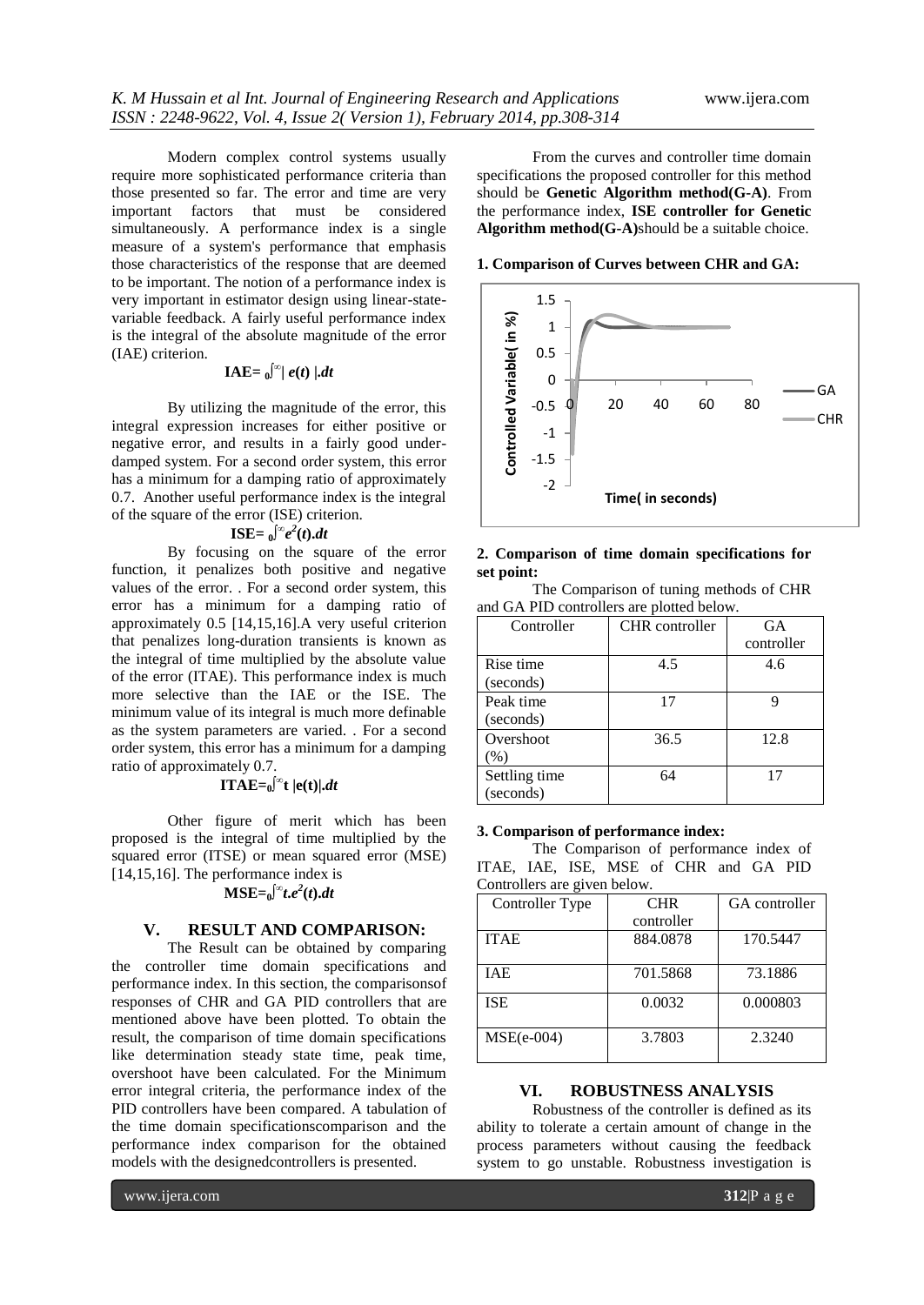done by varying the model parameters by twenty percent. In order to investigate the robustness of model in presence of uncertainties, the model parameters are randomly altered. For model obtained,  $k=2.2$ , td=6 sec and tp= 40.484 sec. Let, these parameters be deviated as much as 20% from their nominal values due to model uncertainty. Let, there is 20% decrease in dead time and 20% increase in gain and time constant. Therefore, new model is:

$$
G(s) = 2.64 * \frac{e^{-4.8s}}{48.581s + 1}
$$

#### **VII. CONCLUSION**

The temperature control system UT\_321 is configured with SCADA system. Proportional band, Derivative time and Integral time are send to local PID controller. Output is recorded into excel file and plotted using MATLAB. The various results presented prove the betterness of Genetic Algorithm (G-A) PID controllermethod than Chien, Hrones and Reswich(CHR) tuned PID controller. The simulation responses for the model validated reflect the effectiveness of GA PID controller in terms of time domain specification. The performance index of Genetic Algorithm (G-A) ISE error criteria is less than the other error criteria of remaining PID controllers. From the real time responses, the CHR method PID controller is suitable for this Heating tank system.

GA is an optimization technique inspired by the mechanisms of natural selection.GA starts with an initial population containing a number of chromosomes where each one represents a solution of the problem in which its performance is evaluated based on a fitness function. Based on the fitness of individual and defined probability, a group of chromosomes is selected to undergo three common stages: selection, crossover and mutation. The application of these three basic operations will allow the creation of new individuals to yield better solutions than the parents, leading to the optimal solution. The features of GA illustrated in the work by considering the problem of designing a control system for a plant of a first order system with time delay and obtaining the possible results. The future scope of this work is aimed at providing a self-tuning PID controller with proposed algorithm (Particle Swarm Optimization - PSO) so as to solve the complex issues for real time problems.

#### **REFERENCES**

- [1]. A.R. Laware, V.S. Bandal and D.B. Talange, Real Time Temperature Control System Using PID Controller and Supervisory Control and Data Acquisition System (SCADA), International Journal of Application or Innovation in Engineering & Management (IJAIEM), 2013.
- [2]. Mohammad Shahrokhi and AlirezaZomorrodi, Comparison of PID Controller Tuning Methods, 2012.
- [3]. MohdSazliSaad, HishamuddinJamaluddin and IntanZaurah Mat Darus, Implementation of PID Controller Tuning Using Differential Evolution and Genetic Algorithm, International Journal of Innovative Computing, Information and Control, November 2012.
- [4]. S.M. Giriraj Kumar, R. Ravishankar, T.K. Radha Krishnan, V. Dharmalingam and N. Anantharaman, Particle Swarm Optimization Technique Based Design of PI Controller for a Real time Non- Linear Process, Instrumentation Science and Technology, 2008.
- [5]. S.M. Giriraj Kumar, R. Ravishankar, T.K. Radha Krishnan, V. Dharmalingam and N. Anantharaman, Genetic Algorithms For Level Control in a Real time Process, October 2008.
- [6]. Gang-Wook Shin, Young-Joo Song, Tae-Bong Lee and Hong-Kyoo Choi, Genetic algorithm for identification of time delay systems from step responses, International Journal of Control, Automation,and Systems, Vol. 5, No. 1, Feb 2007, pp. 79-85.
- [7]. M. V. Sadasivarao and M. Chidambaram, PID controller tuning of cascade control systems using genetic algorithm, Journal of Indian Institute of Science, 86, July-Aug 2006, pp. 343-354.
- [8]. Omer Gundogdu, Optimal-tuning of PID controller gains using genetic algorithms, Journal of Engineering Sciences, 11, 1, pp. 131-135, 2005.
- [9]. Manigandan, T.; Devarajan, N Sivanandam. S. N. Design of PID Controller using reduced order model. Acad. Open Internet J. 2005,15.
- [10]. SigurdSkogestad, Simple analytic rules for model reduction and PID controller tuning, Journal of Process Control, 13, 2003, pp. 291–309.
- [11]. Gaing, Z. L. A Particle Swarm Optimization Approach for Optimum Design of PID Controller in AVR System.
- IEEE Trans. Energy Conv., November 6 2002. [12]. Parsopoulos, K.E.; Vrahatis, M.N. Particle Swarm Optimizer in Noisy and